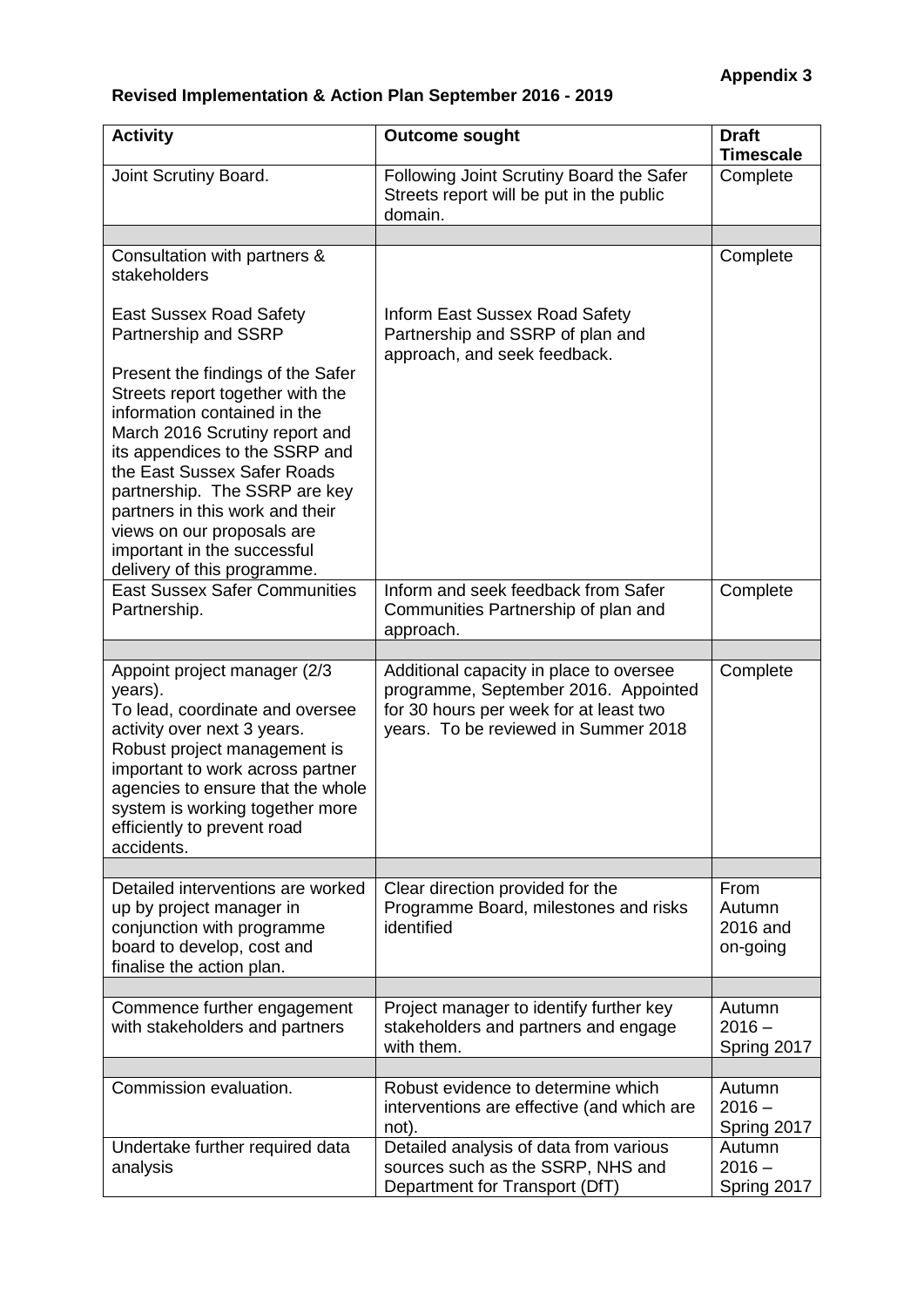| Commence project delivery in<br>areas identified below. | Evidence based strands of work are in<br>place across partnerships.                                                                                                                                                                                                                                                                                                                                                                                                                                                                                                                                                  |                                   |
|---------------------------------------------------------|----------------------------------------------------------------------------------------------------------------------------------------------------------------------------------------------------------------------------------------------------------------------------------------------------------------------------------------------------------------------------------------------------------------------------------------------------------------------------------------------------------------------------------------------------------------------------------------------------------------------|-----------------------------------|
|                                                         | Building on previous work through SSRP,<br>identify groups at risk of being KSIs.<br>Development of social marketing<br>segmentation to address the needs of<br>high risk groups. From evidence gained,<br>develop road safety campaigns for East<br>Sussex.                                                                                                                                                                                                                                                                                                                                                         | Spring<br>2017-<br>Summer<br>2019 |
|                                                         | <b>Current identified East Sussex High Risk</b><br>Groups:<br>Non-motorised users (NMUs -<br>$\bullet$<br>pedestrians, pedal cyclists and<br>mobility scooter users)<br>16 to 24 year olds<br>Powered two wheelers (PTWs)<br>$\bullet$<br>Occupational (where one of those<br>$\bullet$<br>involved in the collusion was<br>considered to be using the road as<br>part of their occupation)<br>Speed (where some form of speed<br>٠<br>element was considered to be<br>present in the causation of the<br>collisions                                                                                                 |                                   |
| Behaviour change and education<br>Circa £500,000        | Undertake further research for the<br>introduction of further behaviour change<br>interventions to target reductions in the<br>number of KSIs across the road network<br>in East Sussex. Understand reactions and<br>attitudes towards road safety<br>interventions for different user types such<br>as, vulnerable road users, young drivers,<br>and older drivers. Develop behaviour<br>change pilot schemes, specifically 20mph<br>in selected areas, to gauge<br>appropriateness and suitability for<br>bringing about desired changes in driver<br>behaviour with defined outputs for<br>monitoring and review. |                                   |
|                                                         | Development of materials etc. for a<br>number of different road safety<br>campaigns focussing on priority groups<br>and outcomes                                                                                                                                                                                                                                                                                                                                                                                                                                                                                     |                                   |
|                                                         | Evaluation of current education<br>interventions for young people and review<br>of resources available and dissemination<br>methods (e.g. schools literature, wider<br>work in schools).                                                                                                                                                                                                                                                                                                                                                                                                                             |                                   |